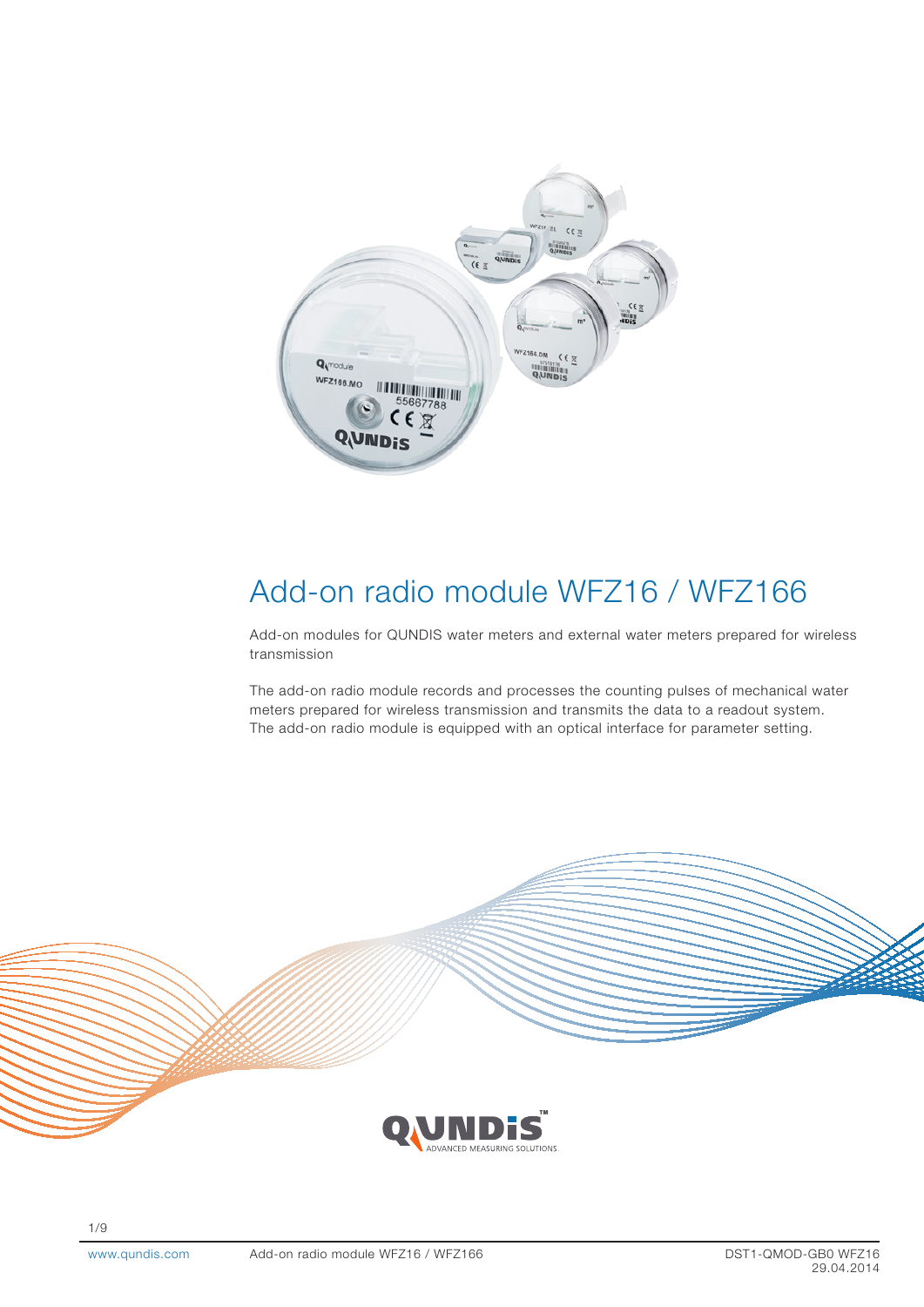

Add-on radio modules of the type WFZ16.. are part of the Q AMR system, add-on radio modules of the type WFZ166.. are part of the Q walk-by system. Both variants are used where mechanical water meters prepared for wireless transmission are available, the data of which are to be recorded within one of these systems. These can be meters for hot or cold water.

## **Functions**

- ~ Recording the counting pulses of the mechanical water meter prepared for wireless transmission the add-on module is fixed to
- ~ Monitoring pulse recording
- ~ Processing the pulses and storing consumption data and key date values
- $\sim$  Readout via radio and transmission of the consumption values to a readout unit without direct access to the device
- $\sim$  The radio module does not have its own display
- $\sim$  The transmission period is always given as CET (winter time) the whole year round

#### Stored data

- ~ Current consumption value
- ~ Due date value
- ~ Due date
- $~\sim$  13 monthly values
- ~ Error code
- ~ Error date

Parameter setting possibilities when using the service software

## WFZ16.. WFZ166..

- ~ Due date
- ~ Meter count
- ~ Medium (cold or hot water)
- ~ Device number

## WFZ166..

- $\sim$  Time delay (offset) in days to the readout day
- ~ Weekdays without telegram transmission
- $\sim$  Transmission period within one day (e.g. from 8 am to 6 pm CET)
- ~ Changing parameter setting for use in Q AMR system (not reversible)

The measuring devices transmit status information several times a day the whole year round independently of the readout time set.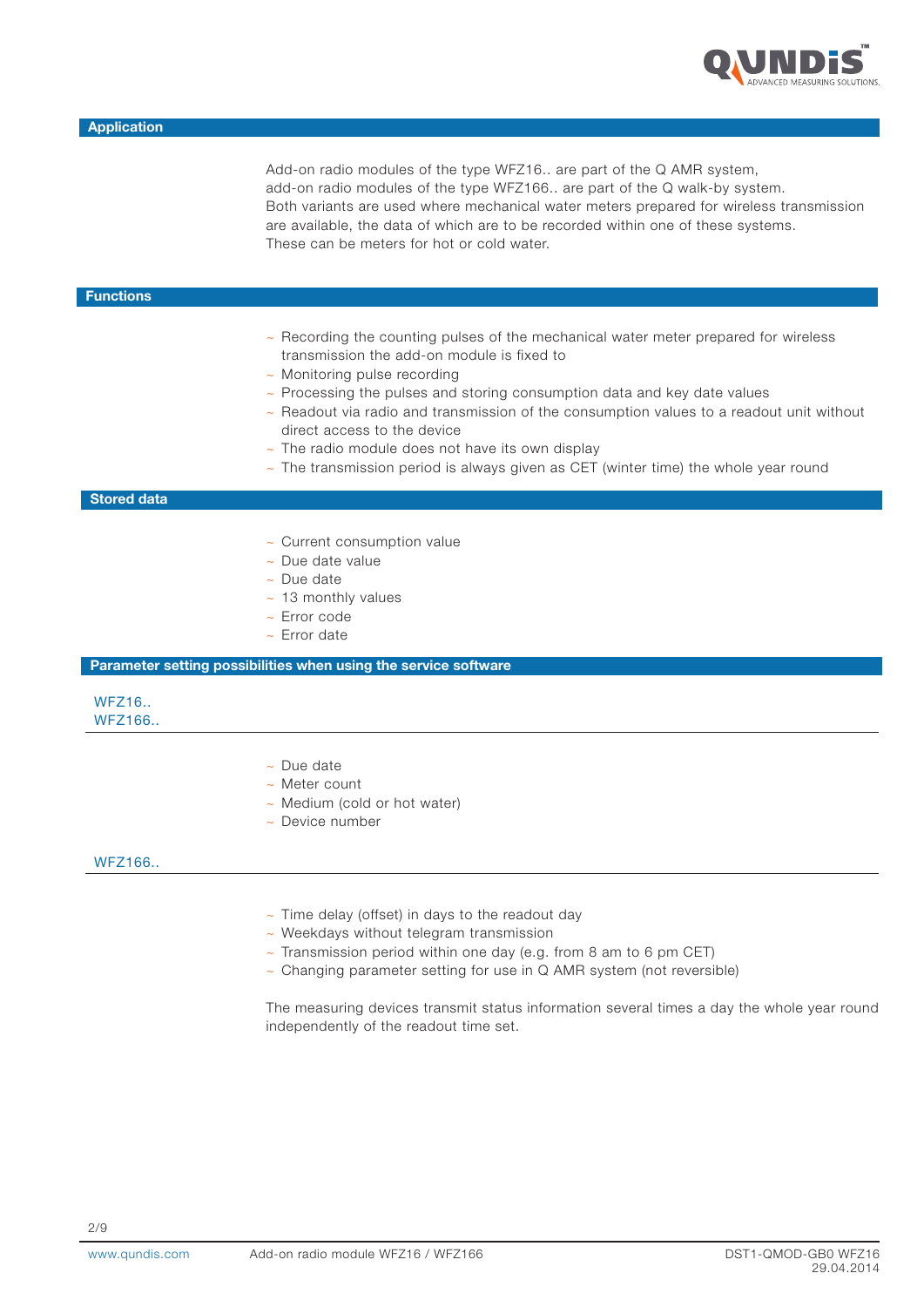

Special add-on radio modules for mechanical meters prepared for wireless transmission are supplied for different water meter models from different manufacturers.

| <b>Manufacturer</b><br><b>Water meter series</b>       | <b>System</b>      | <b>Type</b><br>designation   |
|--------------------------------------------------------|--------------------|------------------------------|
| <b>QUNDIS GmbH</b>                                     |                    |                              |
| WFx30, WMx10                                           | Q AMR<br>Q walk-by | $WFZ16.MO^*$<br>WFZ166.MO*   |
| E. WEHRLE GmbH                                         |                    |                              |
| ETK-EAX, ETW-EAX, MTK-OZX, MTW-OZX                     | Q AMR<br>Q walk-by | $WFZ16.MO^*$<br>WFZ166.MO*   |
| Elster Messtechnik GmbH                                |                    |                              |
| EV-A, MO-A, MOZ-A                                      | Q AMR<br>Q walk-by | WFZ16.EL<br>WFZ166.EL        |
| Deltamess DWWF GmbH                                    |                    |                              |
| Delta-AP-Funk-V, Delta-TKS-Funk-V, AMS Funk V          | Q AMR<br>Q walk-by | WFZ16.DM<br>WFZ166.DM        |
| AP Funk V, M140 MO-A Funk V                            | Q AMR<br>Q walk-by | WFZ16.EL<br>WFZ166.EL        |
| Koax 2" Funk V                                         | Q AMR<br>Q walk-by | $WFZ16.MO^*$<br>WFZ166.MO*   |
| Wasser-Geräte GmbH                                     |                    |                              |
| WG ETW (MFS), WG UP-Zähler (MFS)                       | Q AMR<br>Q walk-by | WFZ16.WG<br><b>WFZ166.WG</b> |
| Unimeter UP-Zähler                                     | Q AMR<br>Q walk-by | WFZ16.MO*<br>WFZ166.MO*      |
| Allmess GmbH                                           |                    |                              |
| System measuring capsule MK +m, system watermeter V +m | Q AMR<br>Q walk-by | WFZ16.AL<br>WFZ166.AL        |

\* The Modularis counter is used both by QUNDIS and by other water meter manufacturers, which means that the modules WFZ16.MO and WFZ166.MO can also be used for these.

## **Order**

The complete order number must be given for the order.

When devices are delivered ex factory, the following parameters are pre-set as default:

- $\sim$  Due date 31.12.
- $\sim$  Meter count 00000 m<sup>3</sup>
- ~ Medium cold water

As to walk-by, the WFZ166 is set to:

- ~ Annual readout
- ~ Time delay to readout day 0 days
- ~ Daily transmission time from 8 am to 6 pm
- ~ No telegram transmission on Sundays

## Device combination

One add-on radio module is required per mechanical water meter prepared for wireless transmission. The add-on radio module has to be selected in line with the respective manufacturer's water meter series, as otherwise there is no guarantee that the add-on module will fit on the meter, nor that the metering function will work correctly.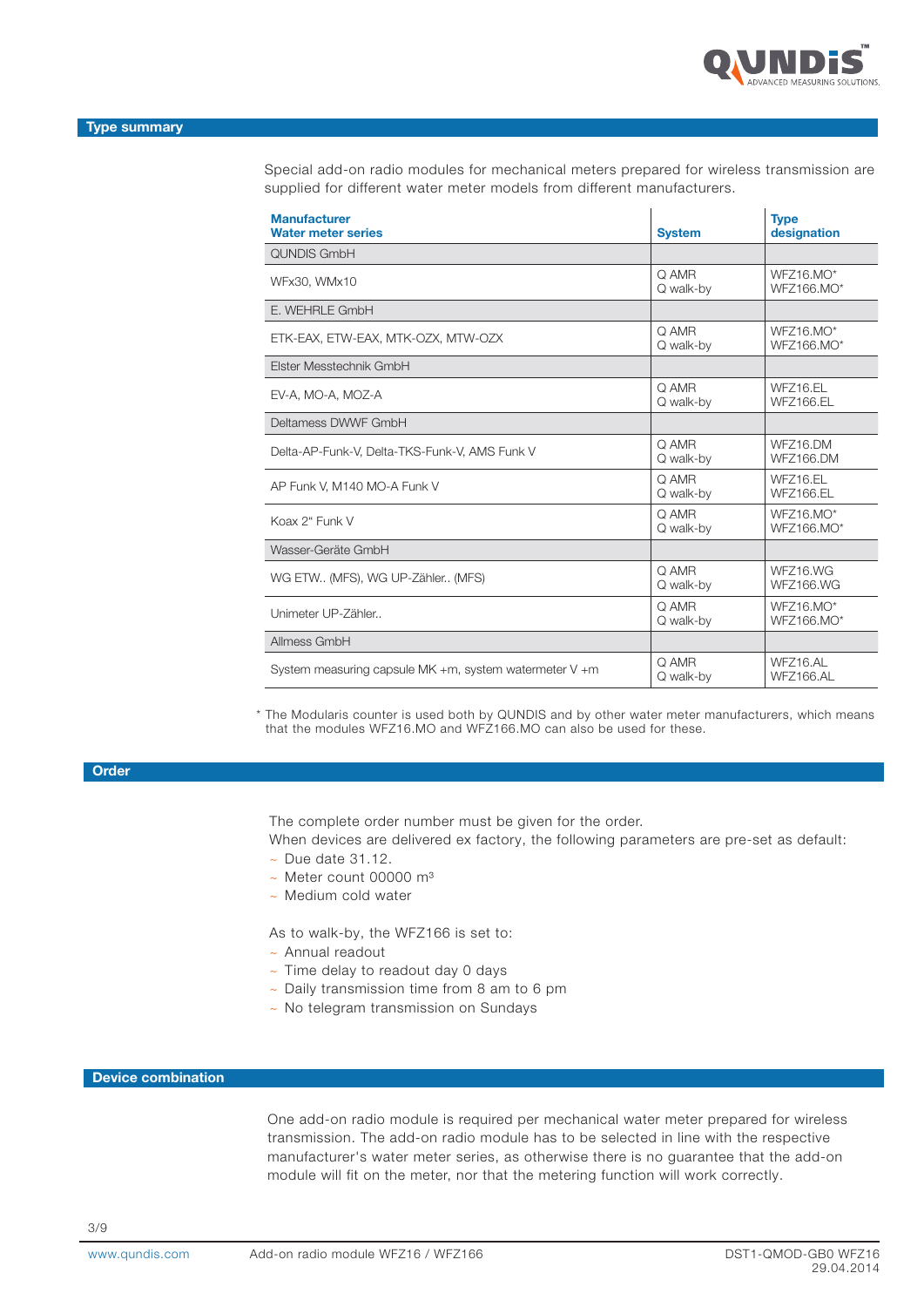

# Technical data

WFZ16.MO WFZ166.MO

## General device data

| Rated voltage                   | DC <sub>3</sub> V              |
|---------------------------------|--------------------------------|
| Service life                    | 12 years $+$ 12 months reserve |
| Data transmission according to  | EN 13757/4                     |
| Frequency band                  | 868.0 MHz to 868.6 MHz         |
| Transmission power              | Typically 5 dBm                |
| Transmission frequency          | $< 1\%$                        |
| Pulse value                     | 1 litres                       |
| Permissible ambient temperature |                                |
| during transport                | -20 °C to max. +70 °C          |
| during storage                  | $+5$ °C to $+55$ °C            |
| during operation                | $+5$ °C to $+65$ °C            |

#### Standards and norms

| CE conformity                 | Directive 1995/5/EC (R&TTE Directive)<br>Legislation concerning radio systems and tele-<br>communications equipment (FTEG) |
|-------------------------------|----------------------------------------------------------------------------------------------------------------------------|
| Protection rating             | IP 65                                                                                                                      |
| Electromagnetic compatibility |                                                                                                                            |
| Interference resistance       | EN 61000-6-2                                                                                                               |
| Emitted interference          | EN 61000-6-3                                                                                                               |
| Security of IT equipment      | EN 60950-1                                                                                                                 |

## WFZ16.EL WFZ166.EL

#### General device data

| Rated voltage                   | DC <sub>3</sub> V              |
|---------------------------------|--------------------------------|
| Service life                    | 12 years $+$ 12 months reserve |
| Data transmission according to  | EN 13757/4                     |
| Frequency band                  | 868.0 MHz to 868.6 MHz         |
| Transmission power              | Typically 5 dBm                |
| Channel assignment              | $< 1\%$                        |
| Pulse value                     | 0.5 litres                     |
| Permissible ambient temperature |                                |
| during transport                | -10 °C to max. +60 °C          |
| during storage and in operation | 0 °C to max. $+55$ °C          |

#### Standards and norms

| CE conformity                 | Directive 1995/5/EC (R&TTE Directive)<br>Legislation concerning radio systems and tele-<br>communications equipment (FTEG) |
|-------------------------------|----------------------------------------------------------------------------------------------------------------------------|
| Protection rating             | IP 54                                                                                                                      |
| Electromagnetic compatibility |                                                                                                                            |
| Interference resistance       | EN 61000-6-2                                                                                                               |
| Emitted interference          | EN 61000-6-3                                                                                                               |
| Security of IT equipment      | EN 60950-1                                                                                                                 |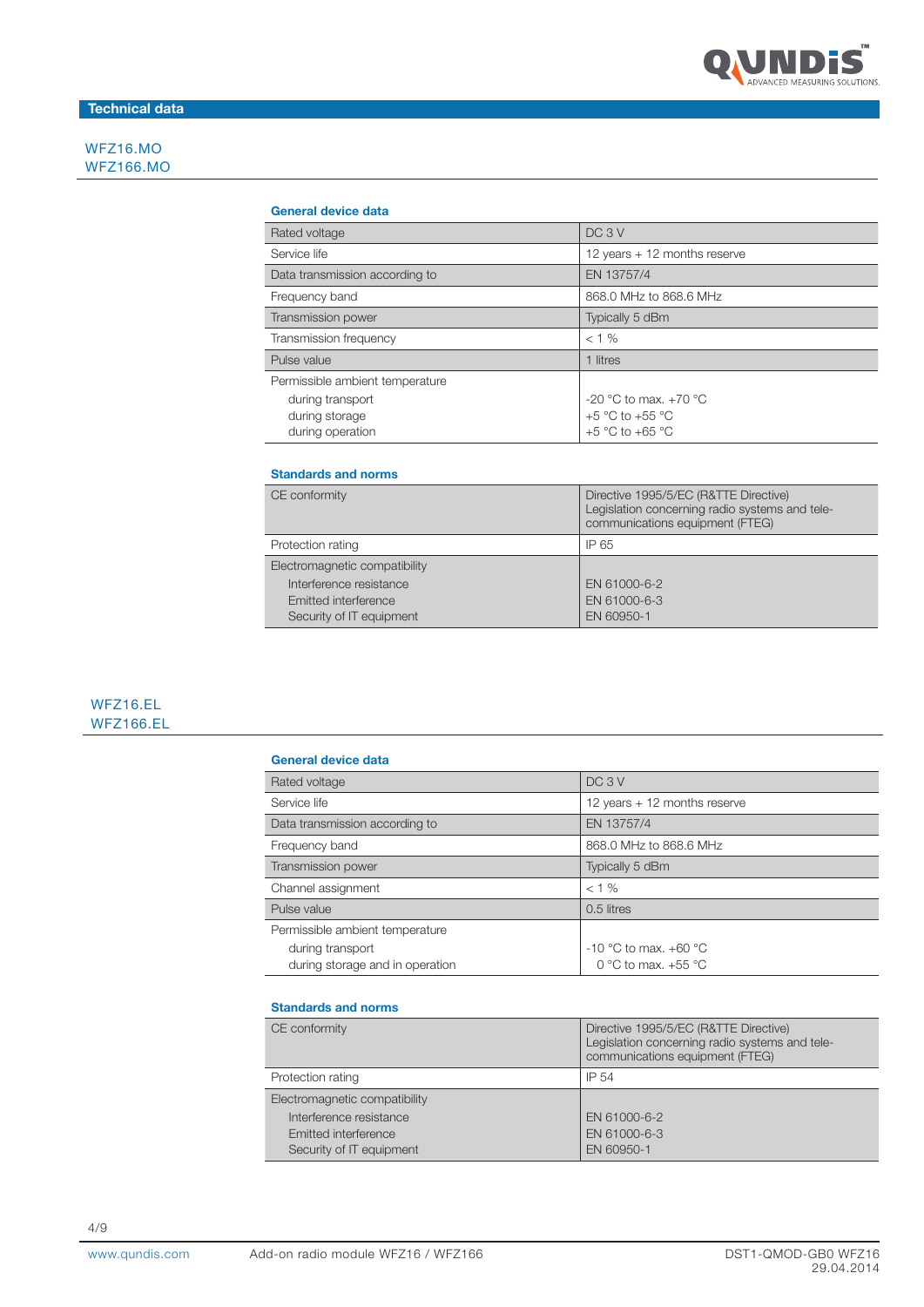

# Technical data

WFZ16.DM WFZ166.DM

#### General device data

| DC <sub>3</sub> V            |
|------------------------------|
| 12 years + 12 months reserve |
| EN 13757/4                   |
| 868.0 MHz to 868.6 MHz       |
| Typically 5 dBm              |
| $< 1\%$                      |
| 5 litres                     |
|                              |
| $-10$ °C to max, $+60$ °C    |
| 0 °C to max. $+55$ °C        |
|                              |

#### Standards and norms

| CE conformity                 | Directive 1995/5/EC (R&TTE Directive)<br>Legislation concerning radio systems and tele-<br>communications equipment (FTEG) |
|-------------------------------|----------------------------------------------------------------------------------------------------------------------------|
| Protection rating             | IP 54                                                                                                                      |
| Electromagnetic compatibility |                                                                                                                            |
| Interference resistance       | EN 61000-6-2                                                                                                               |
| Emitted interference          | EN 61000-6-3                                                                                                               |
| Security of IT equipment      | EN 60950-1                                                                                                                 |

# WFZ16.WG WFZ166.WG

| General device data             |                              |
|---------------------------------|------------------------------|
| Rated voltage                   | DC <sub>3</sub> V            |
| Service life                    | 12 years + 12 months reserve |
| Data transmission according to  | EN 13757/4                   |
| Frequency band                  | 868.0 MHz to 868.6 MHz       |
| <b>Transmission power</b>       | Typically 5 dBm              |
| Channel assignment              | $< 1 \%$                     |
| Pulse value                     | 5 litres                     |
| Permissible ambient temperature |                              |
| during transport                | $-10$ °C to max, $+60$ °C    |
| during storage and in operation | 0 °C to max. $+55$ °C        |

### Standards and norms

| CE conformity                 | Directive 1995/5/EC (R&TTE Directive)<br>Legislation concerning radio systems and tele-<br>communications equipment (FTEG) |
|-------------------------------|----------------------------------------------------------------------------------------------------------------------------|
| Protection rating             | IP 54                                                                                                                      |
| Electromagnetic compatibility |                                                                                                                            |
| Interference resistance       | EN 61000-6-2                                                                                                               |
| Emitted interference          | EN 61000-6-3                                                                                                               |
| Security of IT equipment      | EN 60950-1                                                                                                                 |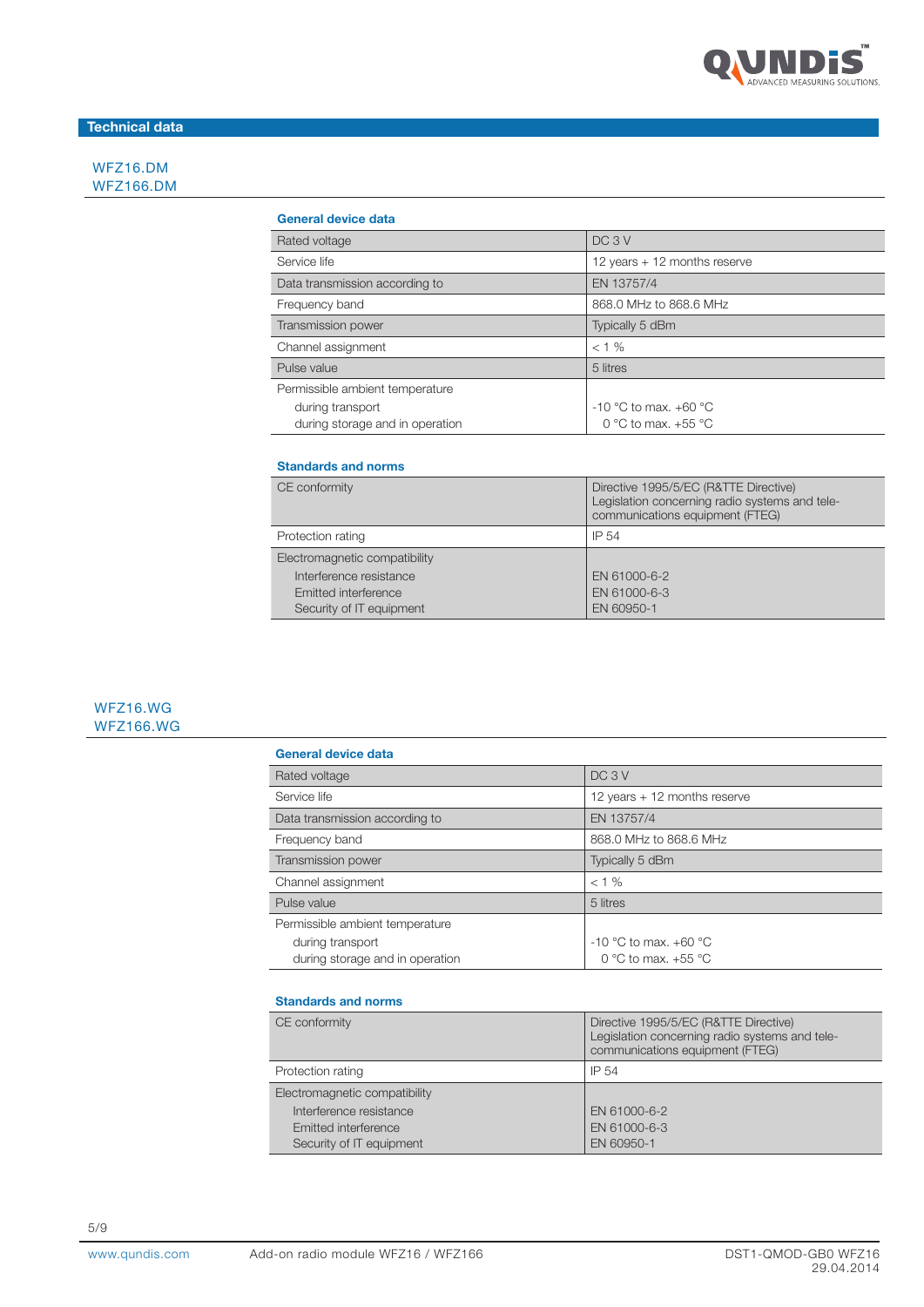

# Technical data

WFZ16.AL WFZ166.AL

#### General device data

| Rated voltage                   | DC <sub>3</sub> V              |
|---------------------------------|--------------------------------|
| Service life                    | 12 years $+$ 12 months reserve |
| Data transmission according to  | EN 13757/4                     |
| Frequency band                  | 868.0 MHz to 868.6 MHz         |
| Transmission power              | Typically 5 dBm                |
| Transmission frequency          | $< 1 \%$                       |
| Pulse value                     | 1 litres                       |
| Permissible ambient temperature |                                |
| during transport                | -20 °C to max. +70 °C          |
| during storage                  | $-5$ °C to $+55$ °C            |
| during operation                | $+5$ °C to $+65$ °C            |

## Standards and norms

| CE conformity                 | Directive 1995/5/EC (R&TTE Directive)<br>Legislation concerning radio systems and tele-<br>communications equipment (FTEG) |
|-------------------------------|----------------------------------------------------------------------------------------------------------------------------|
| Protection rating             | IP 65                                                                                                                      |
| Protection class              | III                                                                                                                        |
| Electromagnetic compatibility |                                                                                                                            |
| Interference resistance       | EN 301 489<br>EN 61000-6-2                                                                                                 |
| Emitted interferenc           | EN 300 220-2<br>EN 61000-6-3                                                                                               |
| Security of IT equipment      | EN 60950-1                                                                                                                 |

6/9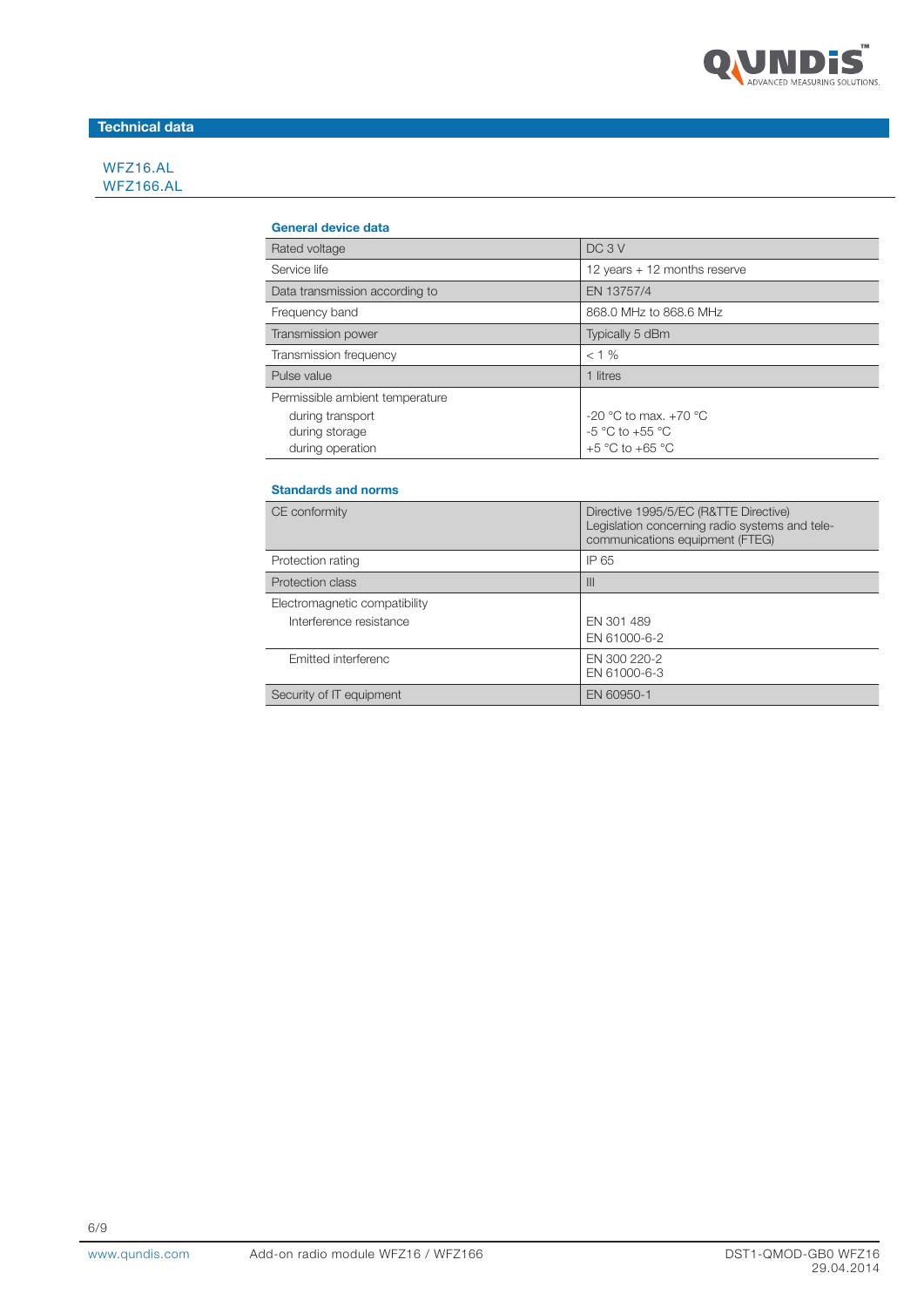

Dimensional drawing

WFZ16.MO WFZ166.MO



# WFZ16.EL WFZ166.EL

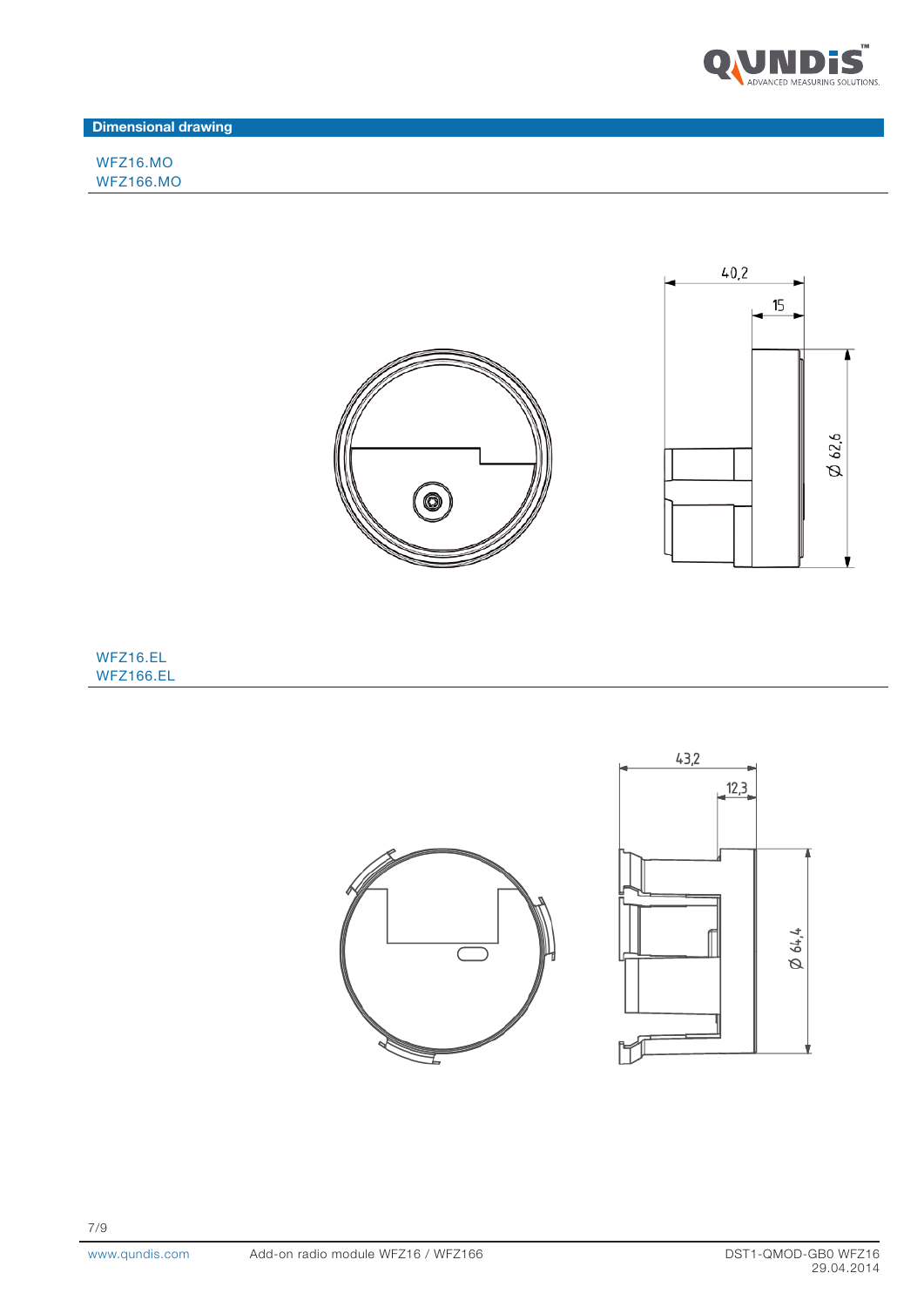

Dimensional drawing

WFZ16.DM WFZ166.DM



WFZ16.WG WFZ166.WG